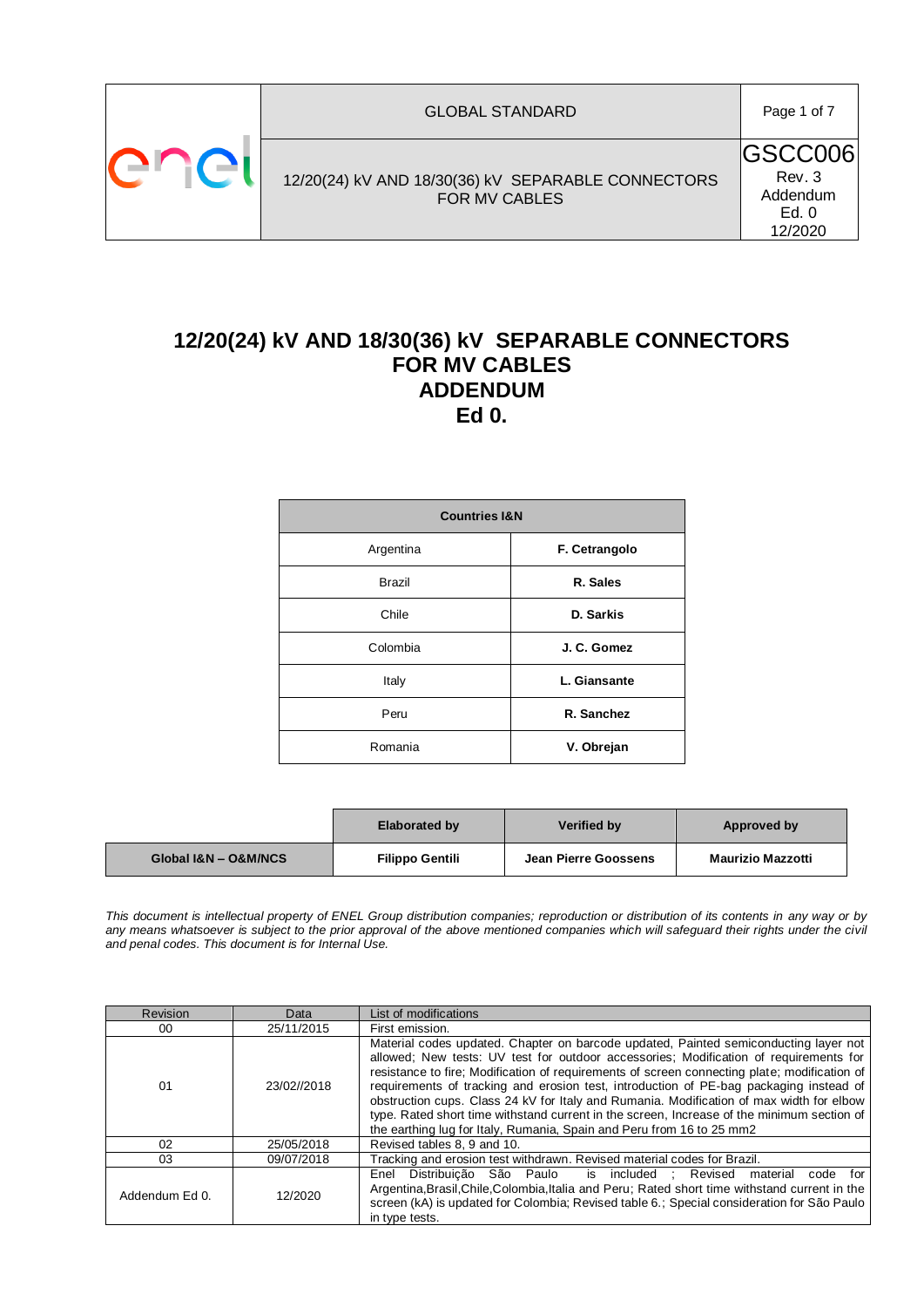| <b>GLOBAL STANDARD</b>                                                     | Page 2 of 7                                               |
|----------------------------------------------------------------------------|-----------------------------------------------------------|
| 12/20(24) kV AND 18/30(36) kV SEPARABLE CONNECTORS<br><b>FOR MV CABLES</b> | <b>IGSCC006</b><br>Rev. 3<br>Addendum<br>Ed. 0<br>12/2020 |

### **1 SCOPE**

This addendum of the Global Standard GSCC006 rev. 3 specifies the requirements applicable to Enel Distribucion Group. They are specified in this document with reference to the same paragraph number of GSCC006 rev.3 (09/07/2018)

These Global Standard applies to the Distribution Companies of Enel Group listed below:

| Enel Distribución Colombia  | Colombia |
|-----------------------------|----------|
| Enel Distribución Perú      | Perú     |
| e-distributie Banat         | Romania  |
| e-distributie Dobrogea      | Romania  |
| e-distributie Muntenia      | Romania  |
| e-distribuzione             | Italy    |
| Enel Distribución Chile     | Chile    |
| Enel Distribuição Ceará     | Brazil   |
| Enel Distribuição Rio       | Brazil   |
| Enel Distribuição Goiás     | Brazil   |
| Enel Distribuição São Paulo | Brazil   |
|                             |          |

#### **3.2 Global Standards**

- $\bullet$  GSC001<sup>1</sup>
- GSCC015.
- GSCC008

1

#### **7 DIMENSIONAL CHARACTERISTICS**

The following requirements apply:

| Rated voltage $U_0/U (U_m)$ (kV)                                                                                                                                                                                      | 12/20(24)                       | 18/30(36) |
|-----------------------------------------------------------------------------------------------------------------------------------------------------------------------------------------------------------------------|---------------------------------|-----------|
| Rated power frequency withstand voltage (kV)                                                                                                                                                                          | 50                              | 70        |
| Rated impulse withstand voltage (kV)                                                                                                                                                                                  | 125                             | 170       |
| Rated short time withstand current in the conductor (kA)                                                                                                                                                              | According to HD629-1 (EN 61442) |           |
| Rated short time $(0,5 \text{ s}^a)$ withstand current in the screen (kA)                                                                                                                                             | $5^{\rm b}$ ; 10 $^{\rm c}$     |           |
| NOTE (see Table 8):<br>a: for E-distribuzione, E-distributie, Endesa Distribución Eléctrica, the rated short time is 1 s<br>b: for 16 mm <sup>2</sup> and 25 mm <sup>2</sup> joint screen<br>c: 50 $mm2$ joint screen |                                 |           |

#### **Table 2 – Electrical characteristics**

The rated voltage levels of the cables for which is foreseen the installation of the separable connectors is the following:

<sup>&</sup>lt;sup>1</sup> The characteristics of the cables are included in the Enel Group Global Standard. Besides installation on new cables, which comply to GSC001, the separable connectors may be installed on the existing network, which is made of cables compliant to older local standards. Nevertheless, this Global Standard also takes into account the main characteristics of existing cables for each Country (rated voltage, section and min/max diameter over insulation).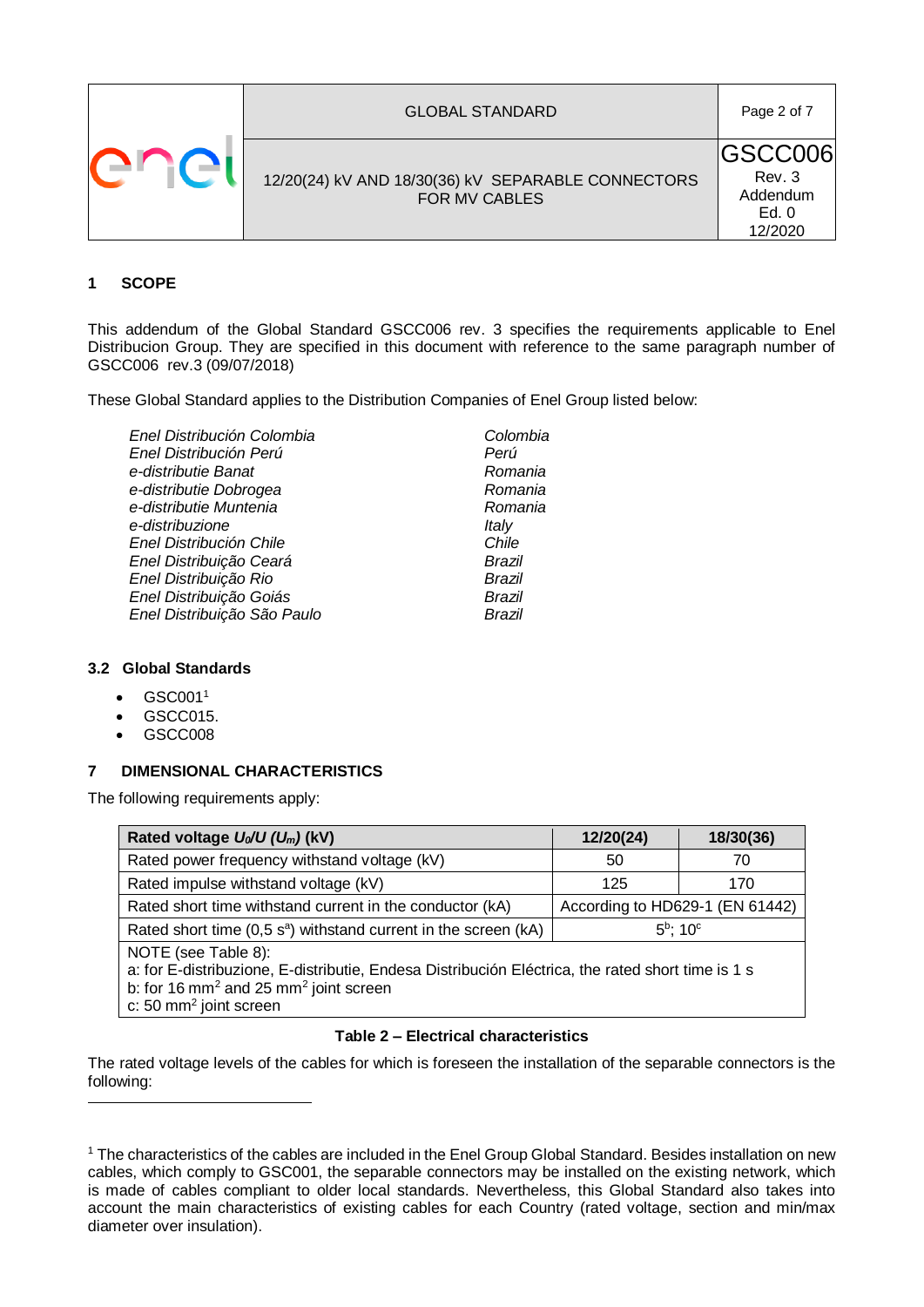|    | <b>GLOBAL STANDARD</b>                                                     | Page 3 of 7                                        |
|----|----------------------------------------------------------------------------|----------------------------------------------------|
| er | 12/20(24) kV AND 18/30(36) kV SEPARABLE CONNECTORS<br><b>FOR MV CABLES</b> | IGSCC006<br>Rev. 3<br>Addendum<br>Ed. 0<br>12/2020 |

<span id="page-2-0"></span>

| Rated voltage of the separable connector $U_0/U (U_m)$<br>(kV)                                                                      | 12/20(24)                                                     | 18/30(36)              |  |
|-------------------------------------------------------------------------------------------------------------------------------------|---------------------------------------------------------------|------------------------|--|
| <b>Distribution Company (Country)</b>                                                                                               | Rated voltage of the cables $U_0/U$ (U <sub>m</sub> )<br>(kV) |                        |  |
| Enel Distribuição São Paulo (Brazil)                                                                                                | 8.7/15(17.5)                                                  | 15/25(31)<br>20/35(42) |  |
| Enel Distribuição Ceará (Brazil)<br>Enel Distribución Colombia (Colombia)                                                           | 8.7/15(17.5)                                                  |                        |  |
| Enel Distribución Chile (Chile)                                                                                                     | 8.7/15(17.5)                                                  | 15/25(31)              |  |
| Enel Distribución Perú (Perù)                                                                                                       | 8.7/15(17.5);<br>12/20(24)                                    |                        |  |
| Edesur (Argentina)<br>Enel Distribuição Rio (Brazil)<br>Enel Distribuição Goiás (Brazil)                                            | 8.7/15(17.5)                                                  | 18/30(36)              |  |
| Endesa Distribución Eléctrica (Spain)                                                                                               | 12/20(24)                                                     | 18/30(36)              |  |
| E-distributie Banat (Romania);<br>E-distributie Dobrogea (Romania);<br>E-distributie Muntenia (Romania);<br>E-Distribuzione (Italy) | 12/20(24)                                                     |                        |  |

## **Table 3 – Rated voltage of the cables**

### **9.2.6 Interface and contact device**

| <b>Interface</b><br>type | $U_m$ (kV) | $I_n(A)$ | $d_1$ (mm)         | $d_2$ (mm)     | $d_3$ (mm)     | $I_2$ (mm)       | $I_3$ (mm) | <b>Contact</b><br>type |
|--------------------------|------------|----------|--------------------|----------------|----------------|------------------|------------|------------------------|
| Α                        | 24         | 250      | $31^{+0.1}_{-0.3}$ | $32.5 \pm 0.2$ | $48.5 \pm 0.2$ | $48^{+0}_{-0.2}$ | 9          | Pin                    |
| B                        | 24:36      | 400      | $46 \pm 0.2$       | $56 \pm 0.2$   | $70 \pm 0.2$   | $90 \pm 0.2$     |            | Pin                    |
| С                        | 24; 36     | 630      | $46 \pm 0.2$       | $56 \pm 0.2$   | $70 \pm 0.2$   | $90 \pm 0.2$     |            | Screw                  |

**Table 6 – Interface dimensions**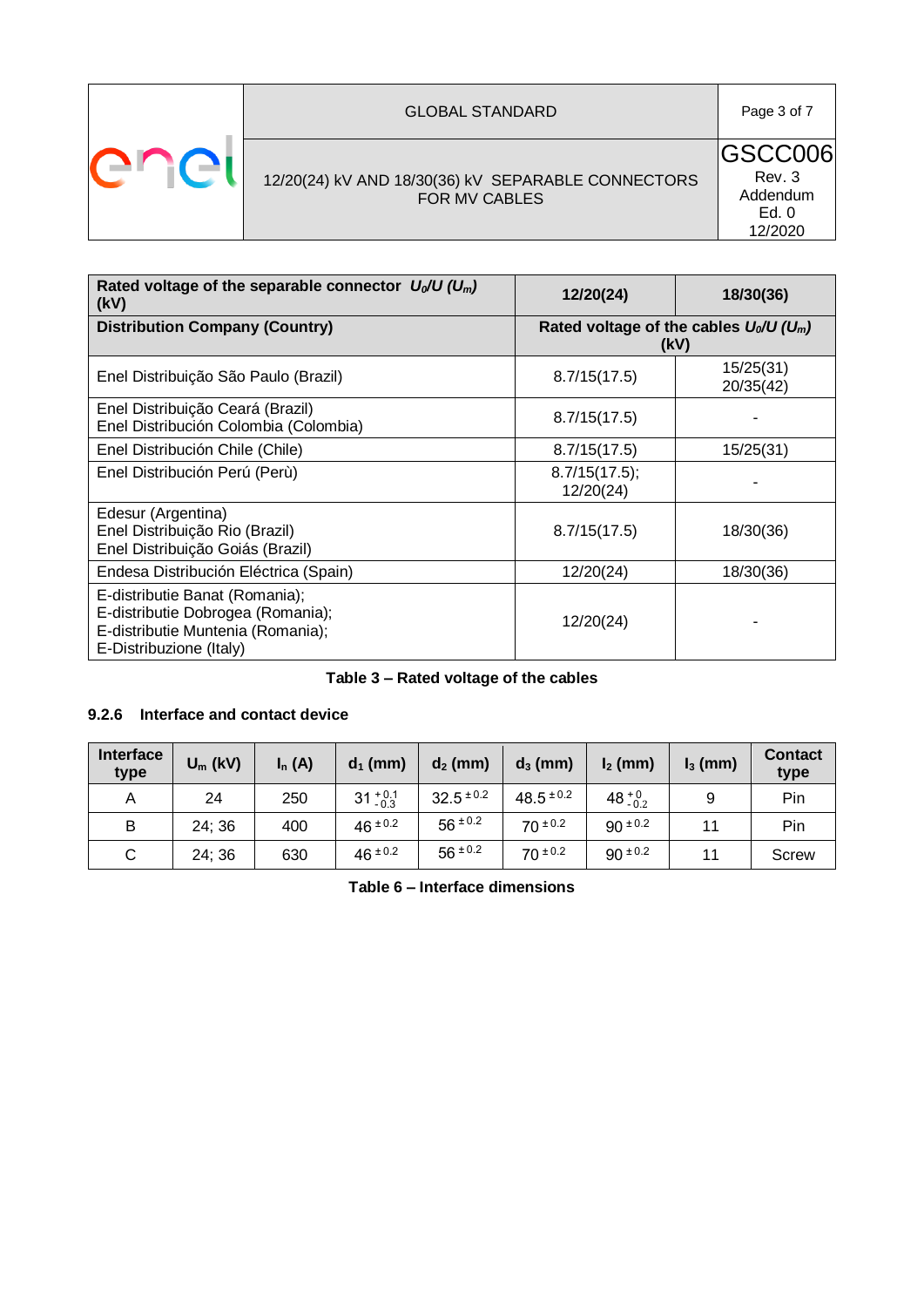

#### **9.2.8.1 Earthing lug**

| <b>Distribution Company (Country)</b>                                                                                                                                                                                                              | Cable section (mm <sup>2</sup> ) | <b>Copper stocking section</b><br>(mm <sup>2</sup> ) |  |
|----------------------------------------------------------------------------------------------------------------------------------------------------------------------------------------------------------------------------------------------------|----------------------------------|------------------------------------------------------|--|
| Enel Distribuição Rio (Brazil)                                                                                                                                                                                                                     | $\leq 240^{\circ}$               | 25                                                   |  |
| Enel Distribuição Ceará (Brazil)<br>Enel Distribuição Goiás (Brazil)<br>Enel Distribución Chile (Chile)<br>Enel Distribución Colombia (Colombia)                                                                                                   | $400^{\circ}$ and 630 $^{\circ}$ | 50                                                   |  |
| Edesur (Argentina)                                                                                                                                                                                                                                 | 50 (13.2 kV)<br>185 (33 kV)      | 25                                                   |  |
|                                                                                                                                                                                                                                                    | All other sections (13.2 kV)     | 50                                                   |  |
| Enel Distribuição São Paulo (Brazil)<br>Enel Distribución Perú (Perù)<br>Endesa Distribución Eléctrica (Spain)<br>E-distributie Banat (Romania)<br>E-distributie Dobrogea (Romania)<br>E-distributie Muntenia (Romania)<br>E-Distribuzione (Italy) | all sections <sup>a</sup>        | 25                                                   |  |
| NOTE:<br>a: The copper stocking of the joint shall be compatible with both aluminum tape screen and copper wires screen of cables, except for:<br>Edesur (Argentina).                                                                              |                                  |                                                      |  |

### **Table 8 – Earthing lug section**

### **11 LIST OF COMPONENTS**

The list of components included in this Global Standard is reported in the following tables for 12/20(24) kV and 18/30(36) kV rated voltages: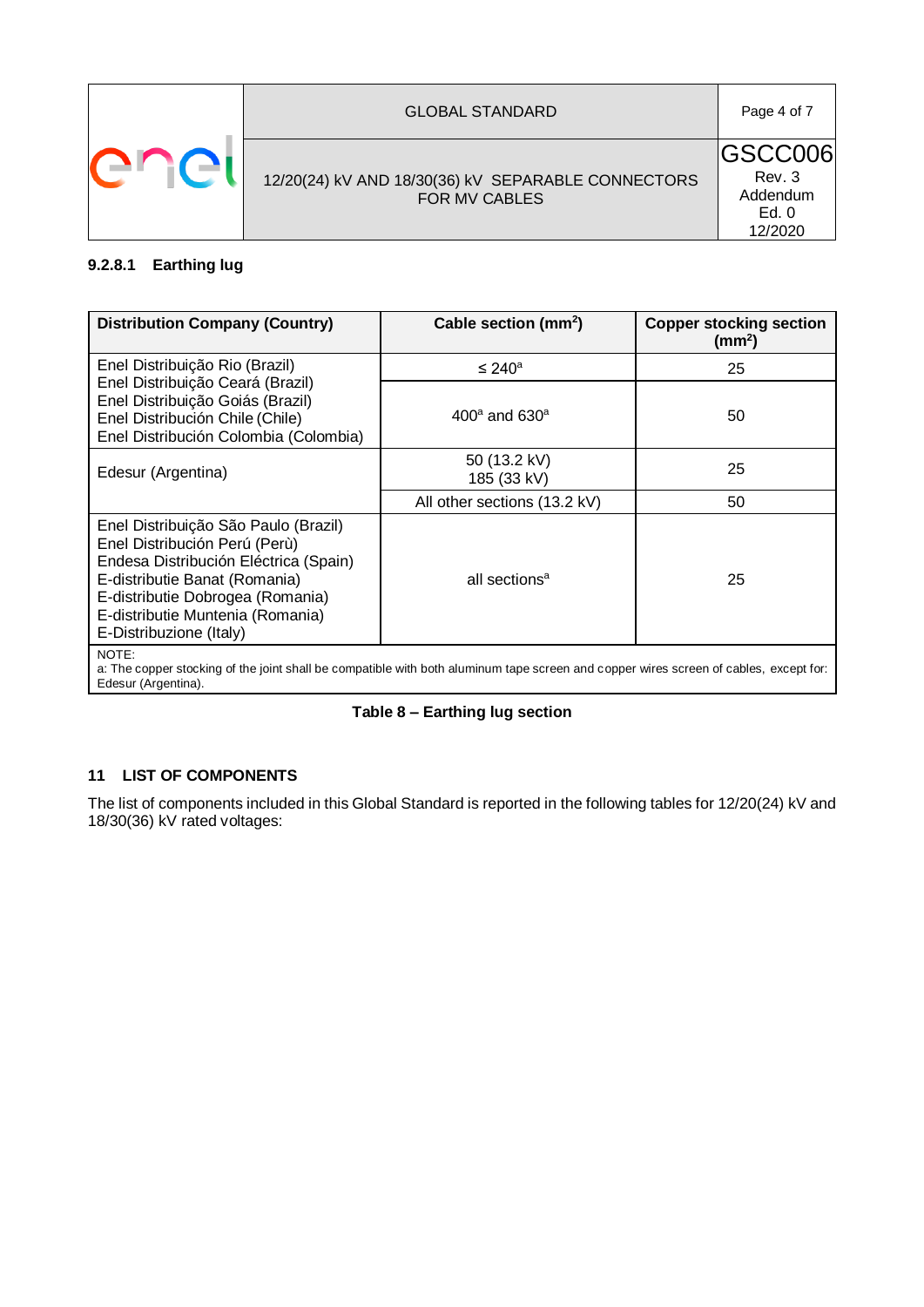|  | <b>GLOBAL STANDARD</b>                                              | Page 5 of 7                                    |
|--|---------------------------------------------------------------------|------------------------------------------------|
|  | 12/20(24) kV AND 18/30(36) kV SEPARABLE CONNECTORS<br>FOR MV CABLES | GSCC006<br>Rev. 3<br>Addendum Ed. 0<br>12/2020 |

| <b>Distribution Company (Country)</b>                                                                                                                                                                                                         |                      |                                                    |                                                                       |                                                | Type: GSCC006/1, GSCC006/2, GSCC006/4, GSCC006/5, GSCC006/7, GSCC006/9 |                                                |
|-----------------------------------------------------------------------------------------------------------------------------------------------------------------------------------------------------------------------------------------------|----------------------|----------------------------------------------------|-----------------------------------------------------------------------|------------------------------------------------|------------------------------------------------------------------------|------------------------------------------------|
| Enel Distribuição Rio (Brazil)<br>Enel Distribuição Ceará (Brazil)<br>Enel Distribuição Goiás (Brazil)                                                                                                                                        |                      |                                                    | T270485 <sup>c1</sup>                                                 | T270484 c1<br>T270483 <sup>d1</sup>            |                                                                        |                                                |
| Enel Distribuição São Paulo (Brazil)                                                                                                                                                                                                          |                      |                                                    | 336961 <sup>a1</sup><br>336963 <sup>b1</sup><br>T270485 <sup>c1</sup> | T270484 <sup>c1</sup><br>T270483 <sup>d1</sup> | T270481 <sup>d1</sup>                                                  | T270480 <sup>c1</sup><br>T270479 d1            |
| Enel Distribución Chile (Chile)                                                                                                                                                                                                               |                      |                                                    |                                                                       |                                                |                                                                        |                                                |
| Enel Distribución Colombia (Colombia)                                                                                                                                                                                                         |                      |                                                    | 270164a1                                                              |                                                |                                                                        |                                                |
| Enel Distribución Perú (Perù)                                                                                                                                                                                                                 |                      |                                                    | 270166 <sup>a1</sup>                                                  | 270157 <sup>c1</sup><br>270165 <sup>d1</sup>   |                                                                        |                                                |
| Edesur (Argentina)                                                                                                                                                                                                                            |                      | 0115-0366 <sup>a1</sup><br>0115-0397 <sup>b1</sup> | 0115-0417 <sup>a1</sup><br>0115-0418 <sup>b1</sup>                    | 0115-0365 <sup>c1</sup>                        | 0115-0413 <sup>c1</sup><br>0115-0414 $c1$ (*)                          | 0115-0415 <sup>c1</sup><br>0115-0416 $c1$ (**) |
| E-distributie Banat (Romania);<br>E-distributie Dobrogea (Romania);<br>E-distributie Muntenia (Romania);<br>E-Distribuzione (Italy)                                                                                                           | 273175 <sup>a1</sup> | 273254 c1<br>273270 d1                             |                                                                       |                                                | 273275 d1                                                              |                                                |
|                                                                                                                                                                                                                                               |                      | <b>Characteristics of the cable</b>                |                                                                       |                                                |                                                                        |                                                |
| Cable section (mm <sup>2</sup> )                                                                                                                                                                                                              | 25                   | $35 \div 50$                                       | $70 \div 120$                                                         | $150 \div 185$                                 | 240                                                                    | 400                                            |
| Min/max diameter over insulation (mm)                                                                                                                                                                                                         | 17.7/19.3            | 14.9/21.8                                          | 17.6/26.6                                                             | 22.3/28                                        | 26.1/32.2                                                              | 31/37.5                                        |
| Rated voltage of the cables $U_0/U$ (U <sub>m</sub> ) (kV)                                                                                                                                                                                    | See Table            |                                                    |                                                                       |                                                |                                                                        |                                                |
| (*): For Edesur country code, Cable section: 300 mm <sup>2</sup> and Min/max diameter over insulation: 28.5/37.5 (mm)<br>(**): For Edesur country code, Cable section: 500 mm <sup>2</sup> and Min/max diameter over insulation: 34/42,5 (mm) |                      |                                                    |                                                                       |                                                |                                                                        |                                                |
| a1: for GSCC006/1; a2: for GSCC006/2; b1: for GSCC006/4; b2: for GSCC006/5; c1: for GSCC006/7; d1: for GSCC006/9;                                                                                                                             |                      |                                                    |                                                                       |                                                |                                                                        |                                                |

<span id="page-4-0"></span>**Table 9 – Material codes for 12/20(24) kV separable connectors**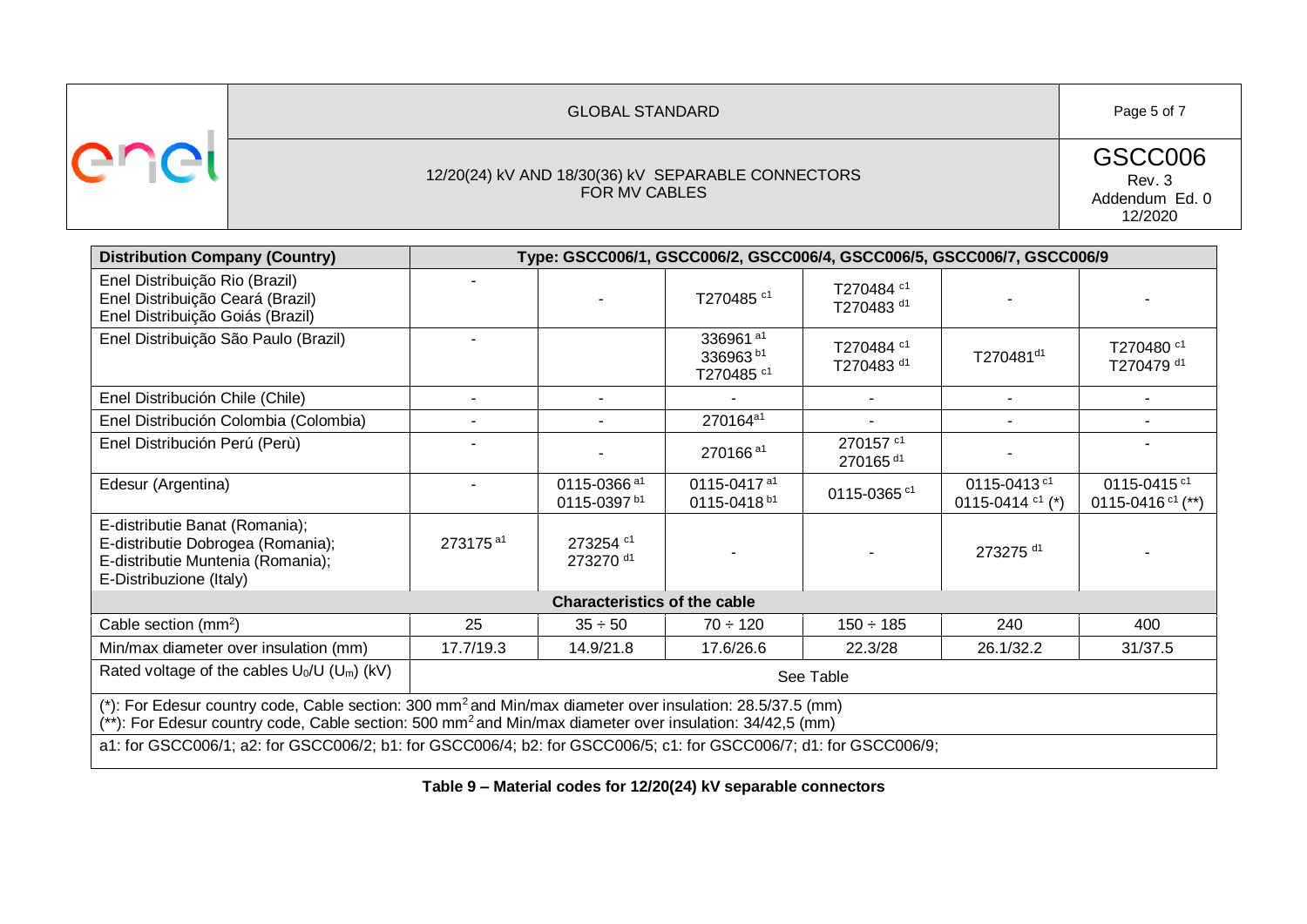| <b>GLOBAL STANDARD</b>                                              | Page 6 of 7                                    |
|---------------------------------------------------------------------|------------------------------------------------|
| 12/20(24) kV AND 18/30(36) kV SEPARABLE CONNECTORS<br>FOR MV CABLES | GSCC006<br>Rev. 3<br>Addendum Ed. 0<br>12/2020 |

| <b>Distribution Company (Country)</b>                                                                                               | Type: GSCC006/3, GSCC006/6, GSCC006/8, GSCC006/10 |                                                   |                                                                                              |                       |                      |                                     |
|-------------------------------------------------------------------------------------------------------------------------------------|---------------------------------------------------|---------------------------------------------------|----------------------------------------------------------------------------------------------|-----------------------|----------------------|-------------------------------------|
| Enel Distribuição Rio (Brazil)<br>Enel Distribuição Goiás (Brazil)<br>Enel Distribuição Ceará (Brazil)                              |                                                   | T270478 a3<br>T270477 b3                          | T270476 <sup>d2</sup>                                                                        | T270475 <sup>d2</sup> |                      | T270474 c2<br>T270473 <sup>d2</sup> |
| Enel Distribuição São Paulo (Brazil)                                                                                                |                                                   | T270478 a3<br>T270477 b3<br>T270004 <sup>c2</sup> | T270006 <sup>c2</sup>                                                                        | T270016 <sup>c2</sup> |                      |                                     |
| Enel Distribución Chile (Chile)                                                                                                     |                                                   |                                                   | 270158 <sup>a3</sup><br>270159 <sup>b3</sup><br>270160 <sup>c2</sup><br>270161 <sup>d2</sup> | 270162 <sup>d2</sup>  | 270163 <sup>d2</sup> |                                     |
| Edesur (Argentine)                                                                                                                  |                                                   | ٠                                                 | 0115-0370 <sup>c2</sup>                                                                      | $\blacksquare$        |                      |                                     |
| Endesa Distribución Eléctrica (Spain)                                                                                               |                                                   | ٠                                                 |                                                                                              |                       |                      |                                     |
| E-distributie Banat (Romania);<br>E-distributie Dobrogea (Romania);<br>E-distributie Muntenia (Romania);<br>E-Distribuzione (Italy) |                                                   |                                                   |                                                                                              |                       |                      |                                     |
| <b>Characteristics of the cable</b>                                                                                                 |                                                   |                                                   |                                                                                              |                       |                      |                                     |
| Cable section $(mm^2)$                                                                                                              | $35 \div 50$                                      | $70 \div 120$                                     | $150 \div 185$                                                                               | 240                   | 400                  | 630                                 |
| Min/max diameter over insulation (mm)                                                                                               | 21/26.6                                           | 24/30                                             | 27.3/33                                                                                      | 31.2/37.2             | 34.9/42.5            | 41.3/49.7                           |
| Rated voltage of the cables $U_0/U$ ( $U_m$ ) (kV)                                                                                  | See Table                                         |                                                   |                                                                                              |                       |                      |                                     |
| a3: for GSCC006/3<br>b3: for GSCC006/6<br>c2: for GSCC006/8<br>d2: for GSCC006/10                                                   |                                                   |                                                   |                                                                                              |                       |                      |                                     |

<span id="page-5-0"></span>**Table 10 – Material codes for 18/30(36) kV separable connectors**